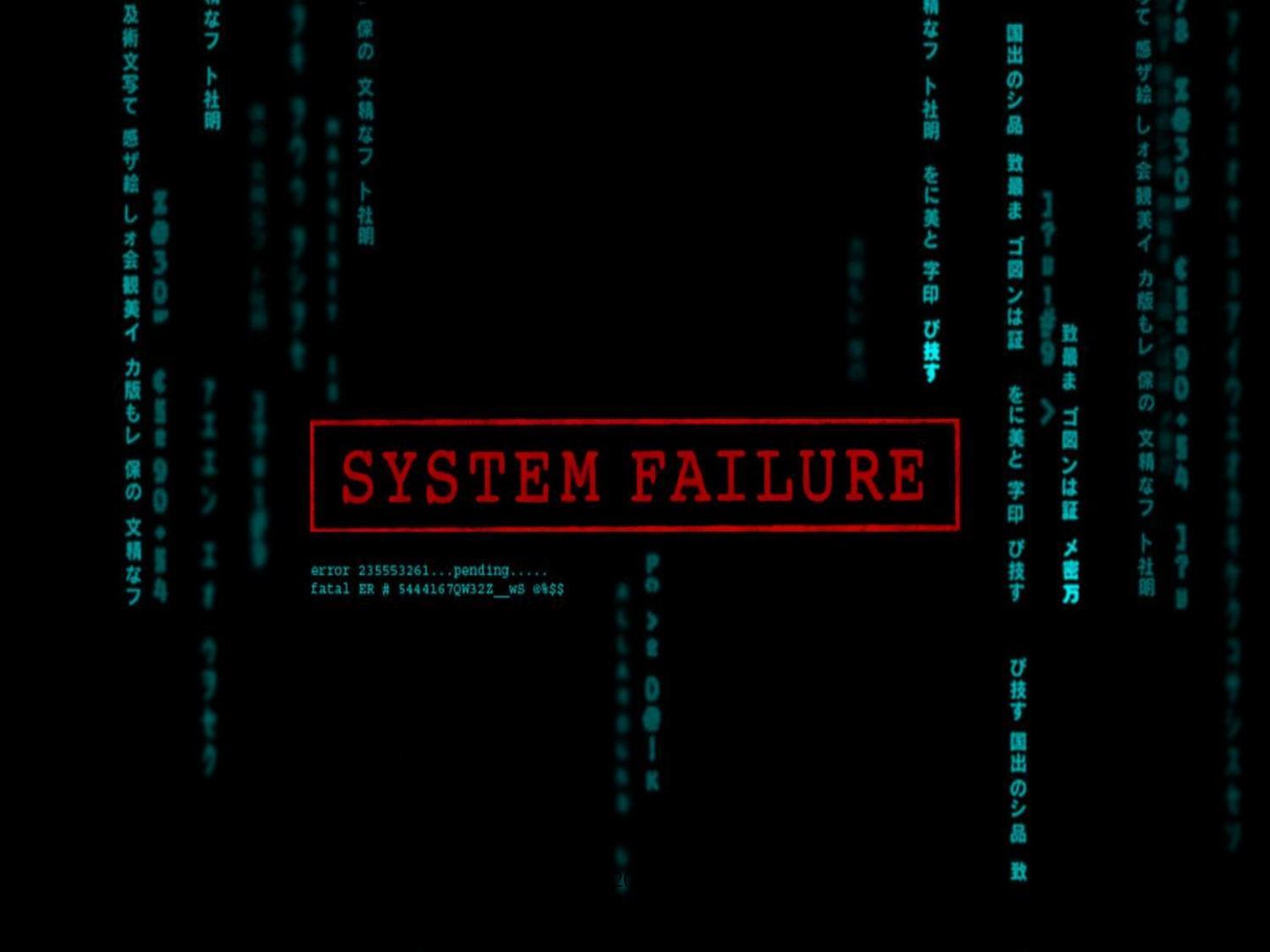

### **Cyber Security and Wordpress Attacks**

**By** 

**Grammenos Stefanos Panagiotis Macromanolis**

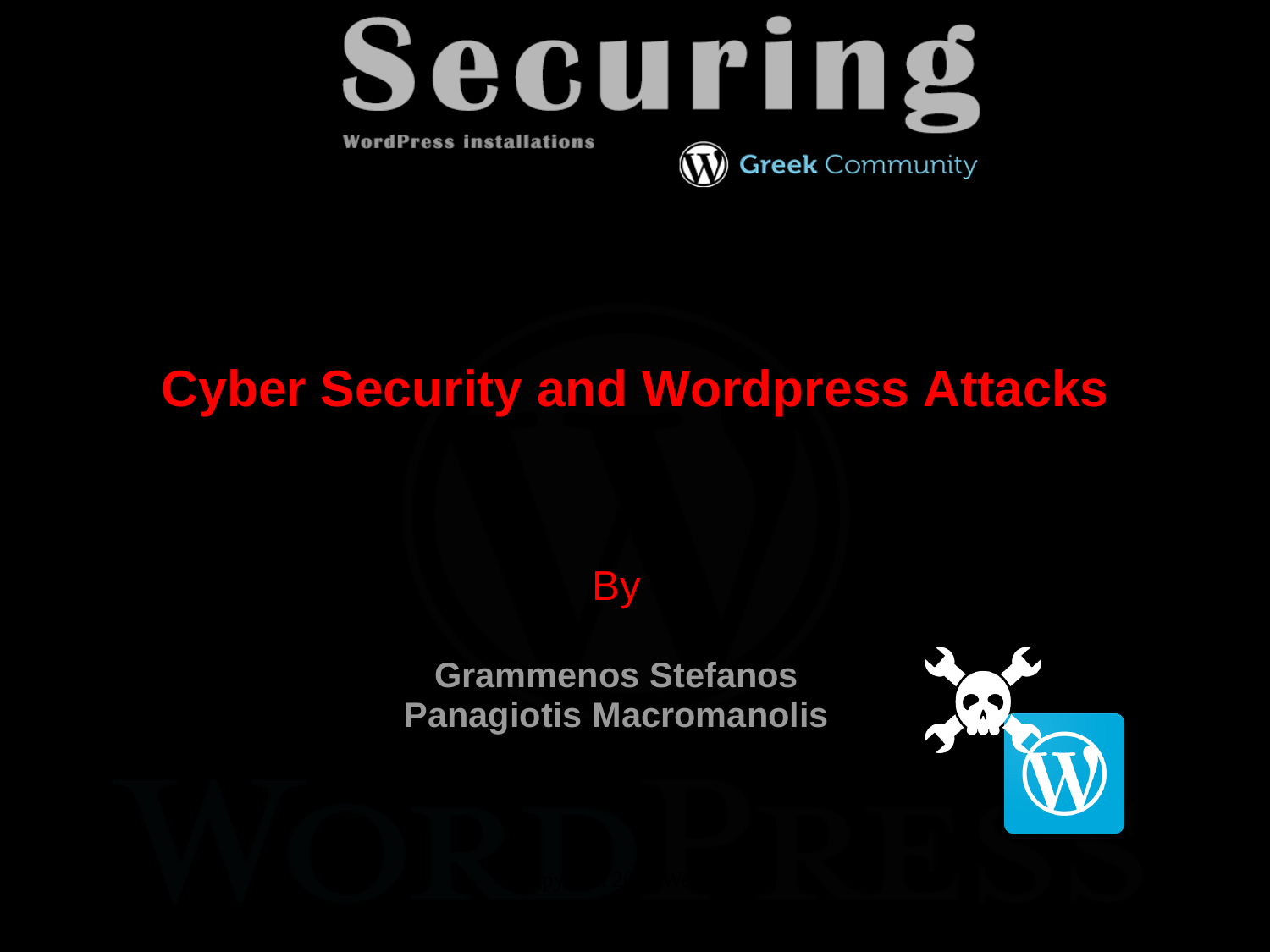WordPress powers more than 74.6m sites around the world

48% Technorati's top 100 blogs, χρησιμοποιούν WP **Dashboard** 

WordPress-Related Keywords Score 37 Million Searches Per **Month** 

WordPress.com Gets More Unique Visitors Than Amazon (Us)

Plugins have been downloaded more than 300,000,000+ times.

48 Million Downloads of WordPress

Online marketing circles will often discuss WordPress more than any other CMS out there.

Copyright 2015 WebDevls Copyright 2015 WebDevls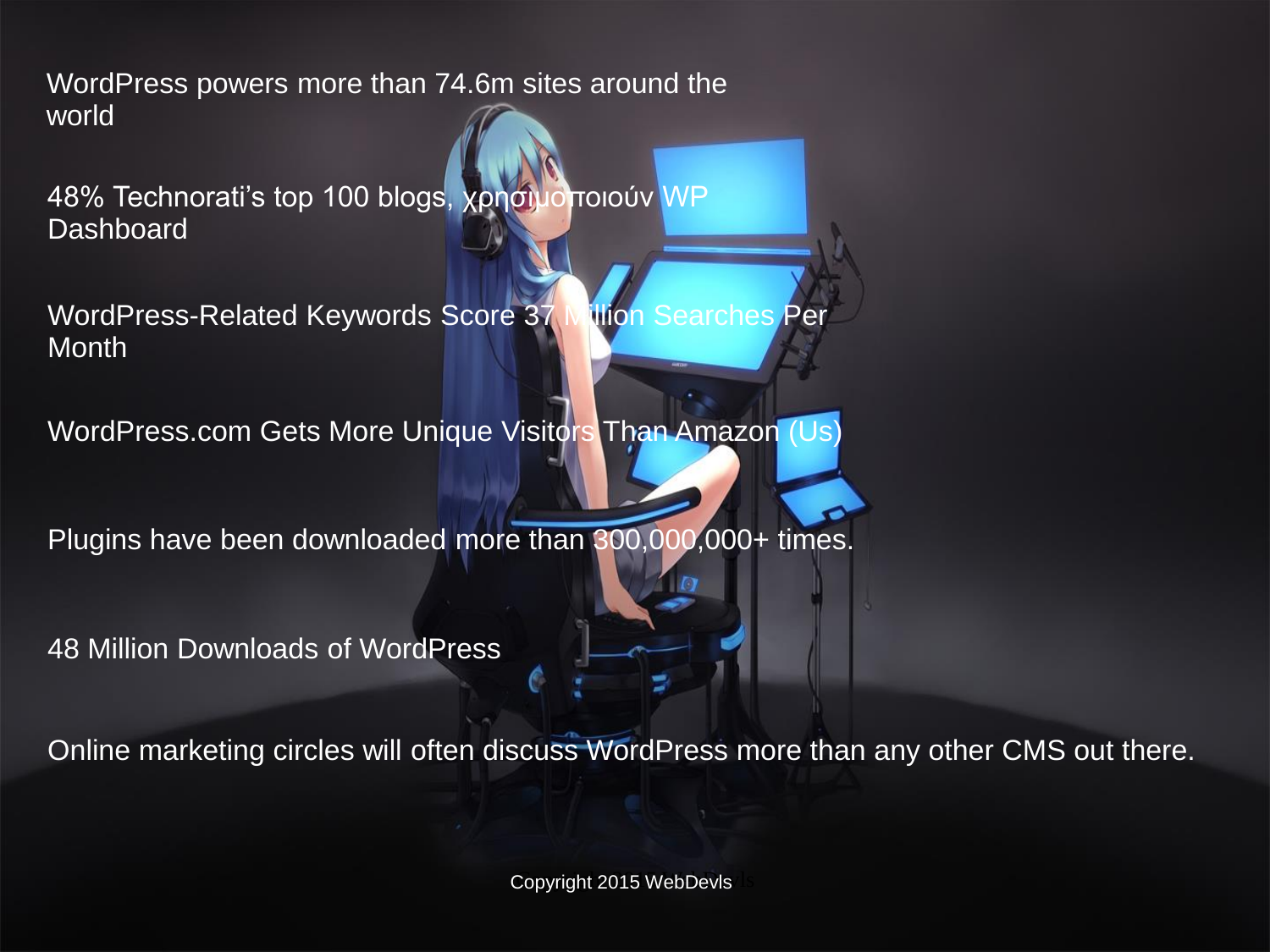

#### **Ασφάλεια Υπολογιστικών Συστημάτων**

Sasser – Bagle – Zafi – MyDoom – Lovsan/Blaster – Klez - BugBeaR

Όταν είμαστε οπλισμένοι με τεχνικές συμβουλές και κοινή λογική. Μπορούμε Να αποφύγουμε αρκετές από τις γνωστές επιθέσεις. Όσο περισσότερο δυσκολέψουμε Το έργο ενός επιτιθέμενου στην ιστοσελίδα μας, τόσο πιο πιθανό είναι να μας αφήσει Ήσυχο και να περάσει σε έναν πιο εύκολο στόχο.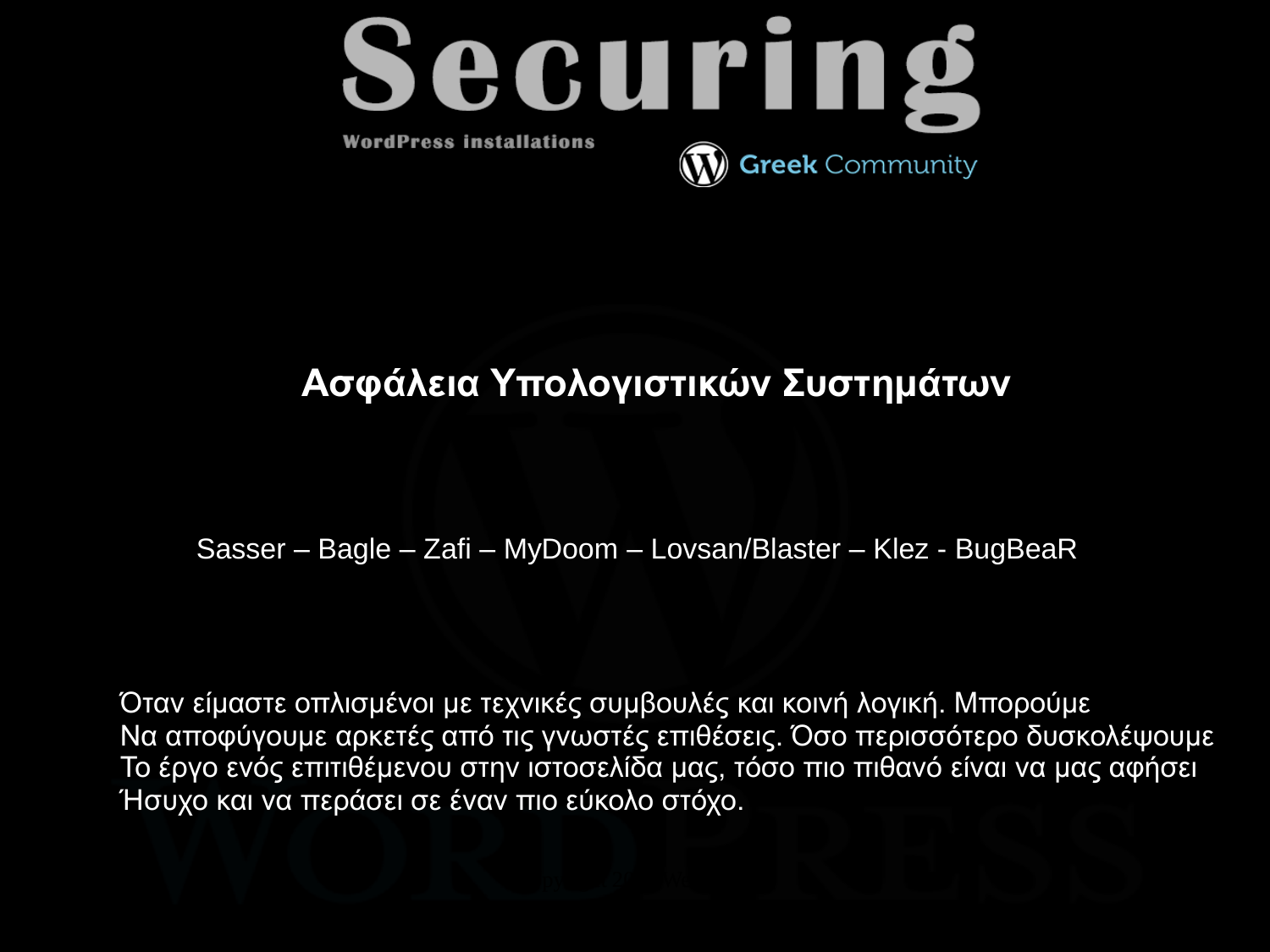

#### **Οι κύριες WordPress Based επιθέσεις**

Το WordPress παραμένει ο κύριος στόχος επιθέσεων C.M.S

- Brute-force password-guessing attacks
- ΧSS -(css)
- SQL Injection
- Directory Indexing Honorable Mentions
- Image HotLinking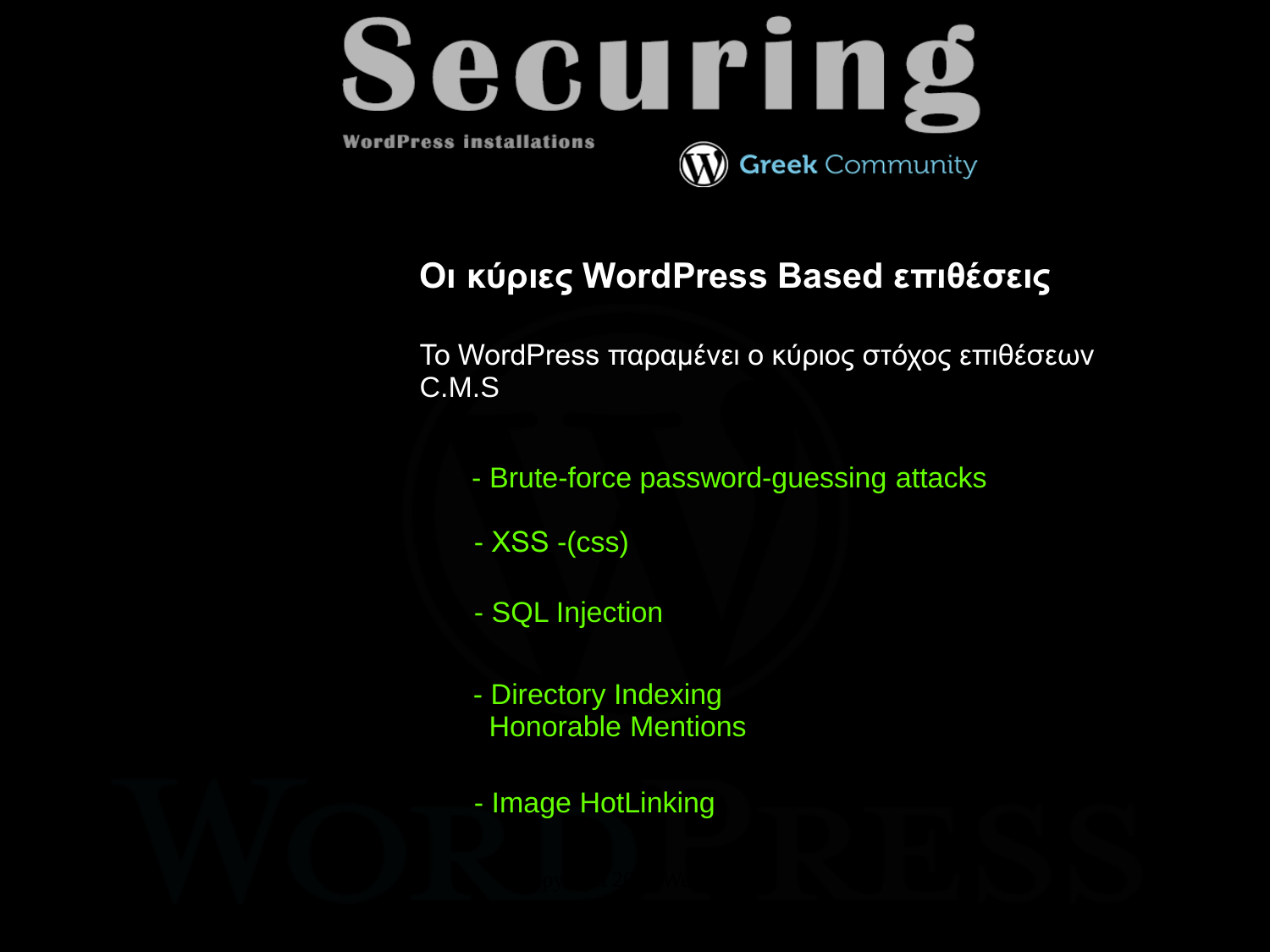

#### **Brute Force Attack**

Or Dictionary attack

Brute Force Attack is an automated process and can be done by using a program That will try to decrypt your password by using a list of words, symbols and numbers (wordlists).

The Attacker will try to compromize your website by brute force attacking to your wp-login.php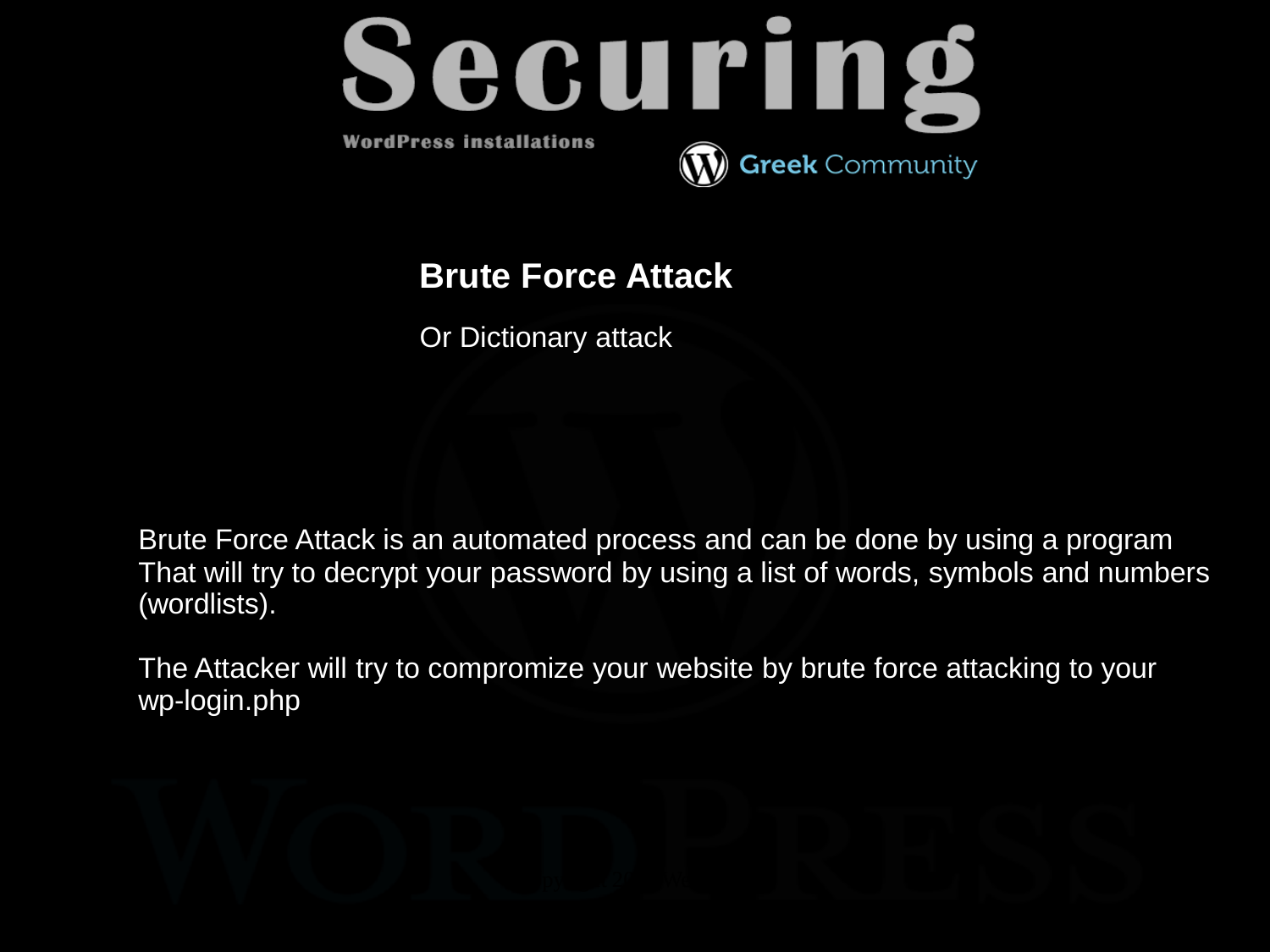



#### **Cross Site Scripting Attack**

Hack-Attack that exploits web applications A security exploit in which attacker inserts Malicious code into a link that appears to be From a trustworthy source.

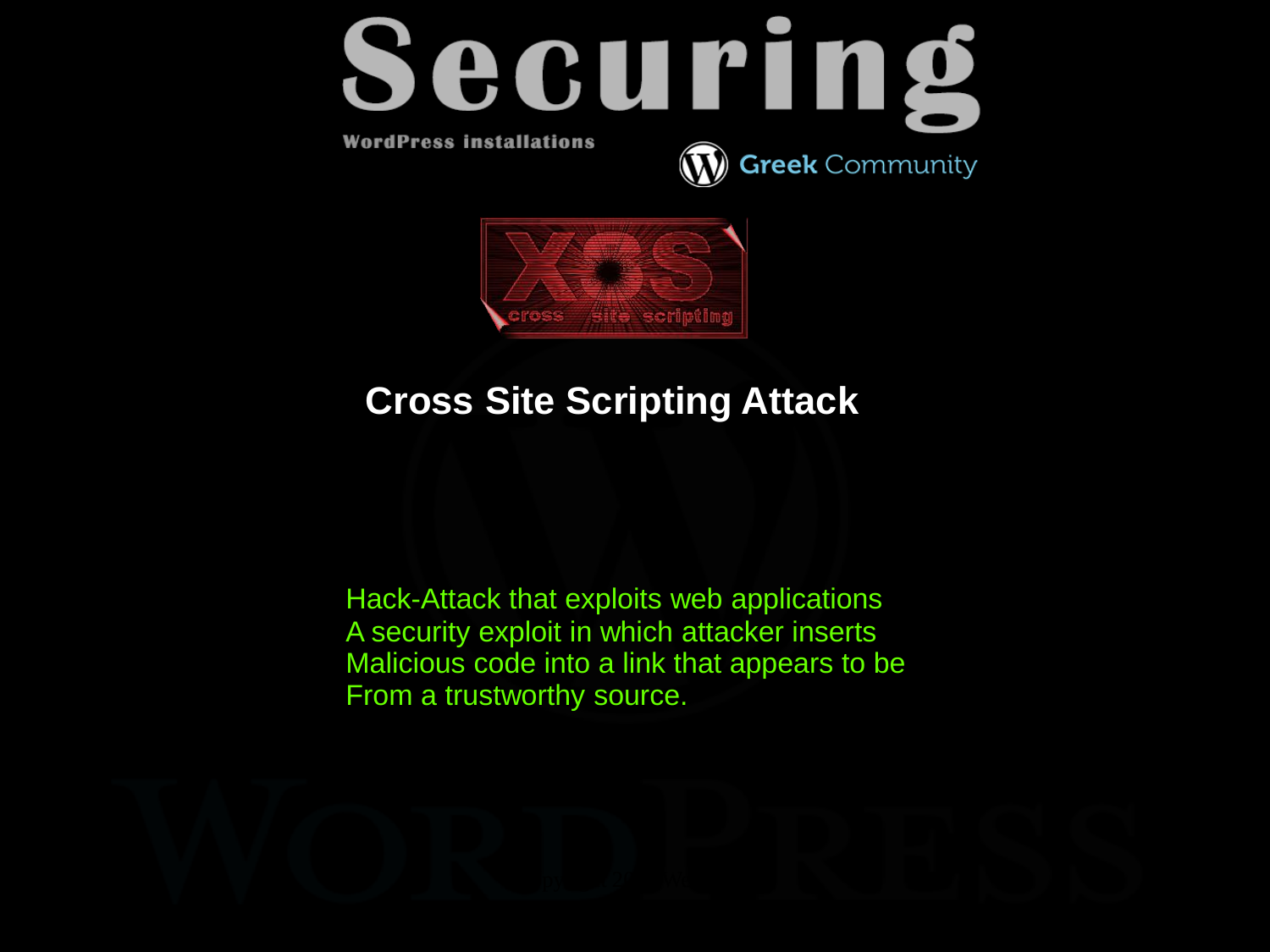

The attacker injects a payload in the website's database by submitting a vulnerable form with some malicious JavaScript

1.victim requests the web page from the website

2. The website serves the victim's browser the page with the attacker's payload as part of the HTML body.

3. The victim's browser will execute the malicious script inside the HTML body.

In this case it would send the victim's cookie to the attacker's server.

The attacker now simply needs to extract the victim's cookie when the HTTP request arrives to the server after which the attacker can use the victim's stolen cookie for impersonation.

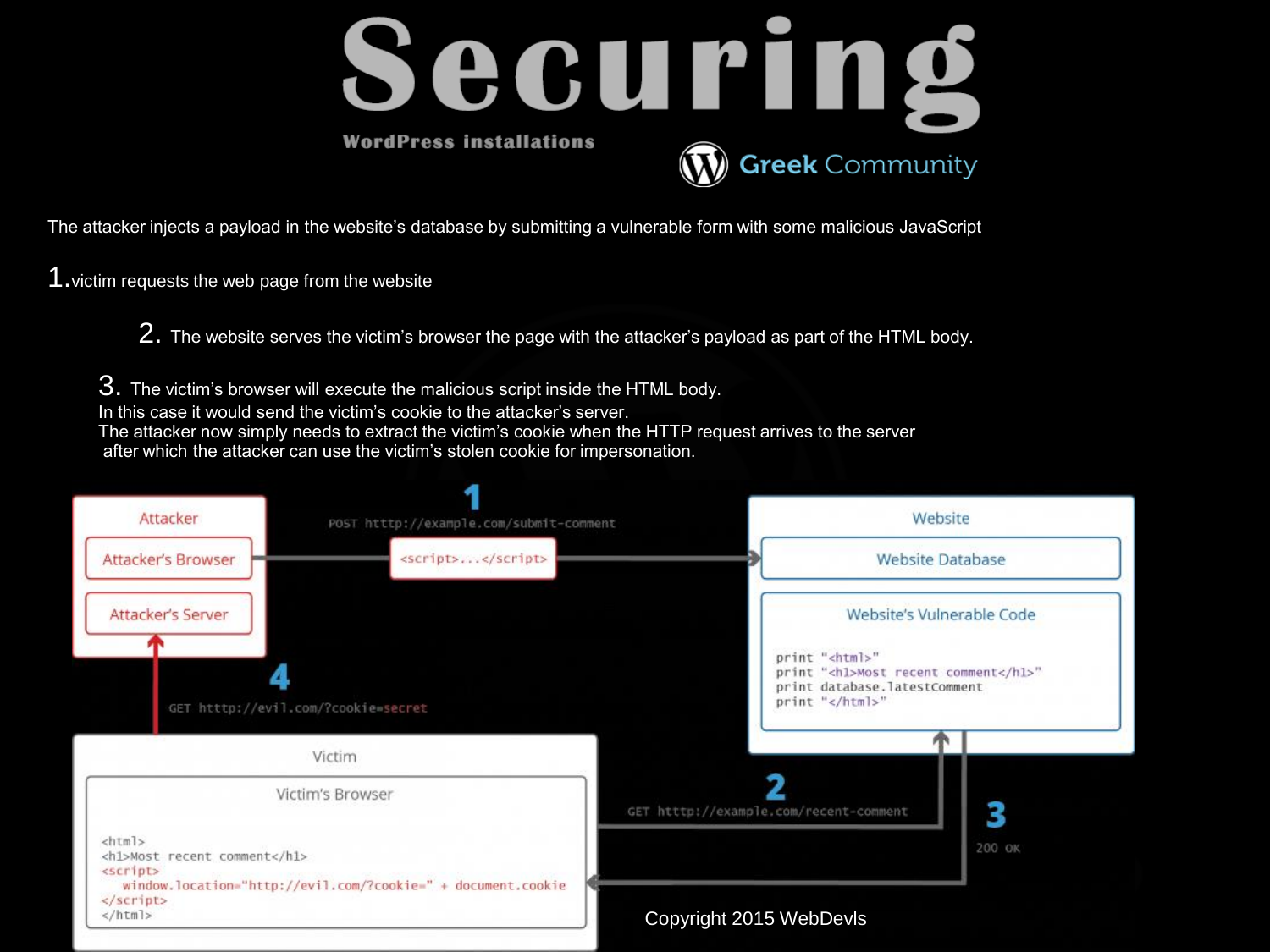



Query Database Attack.

Attacker tries to find vulnerable queries in the code.

Access, to the Whole Database Tables and Schema.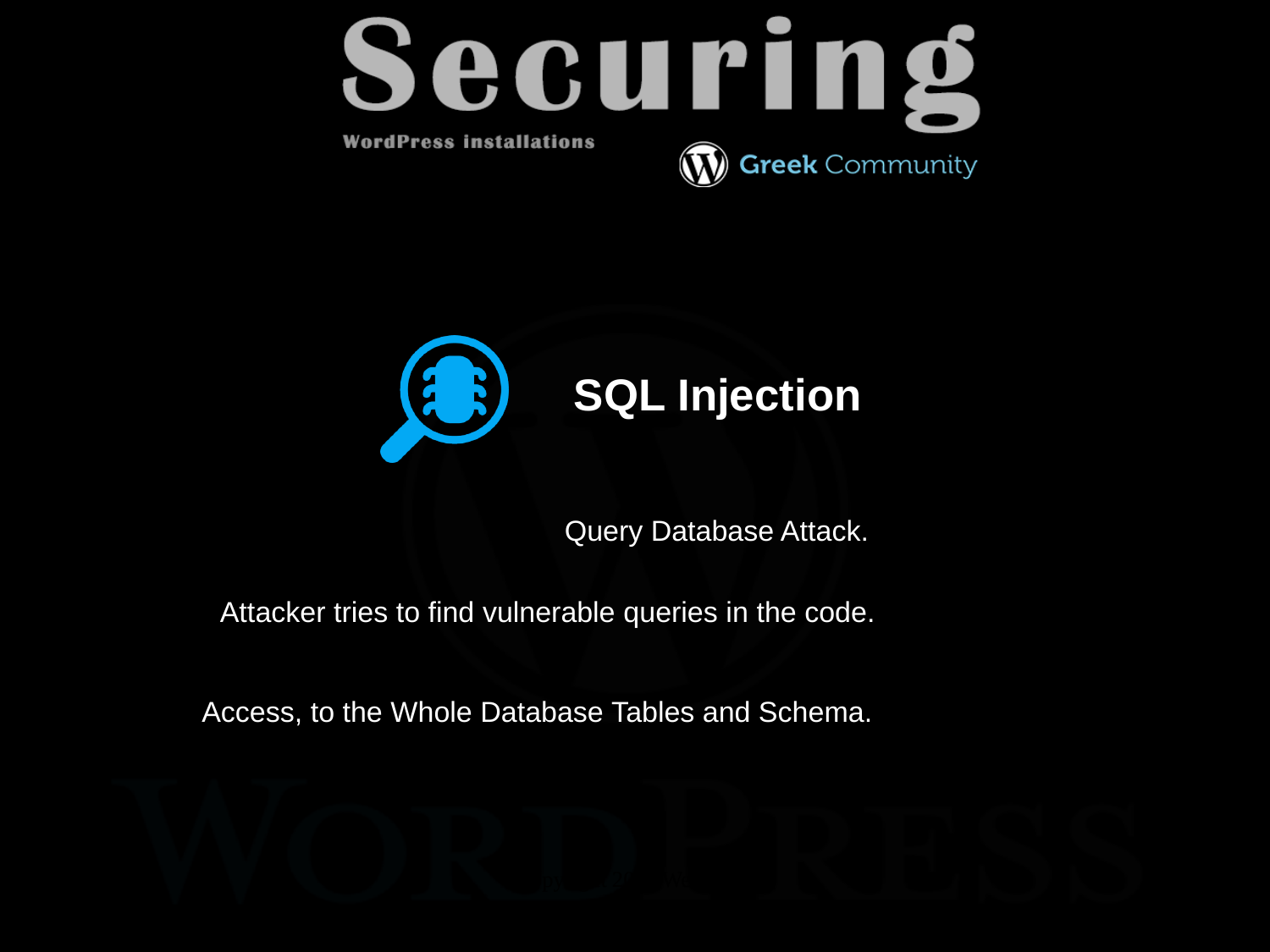

#### **Directory Indexing**

*Is a way for an attacker, to find out our servers' folder structure.*

*Can find our server user name in the process.*

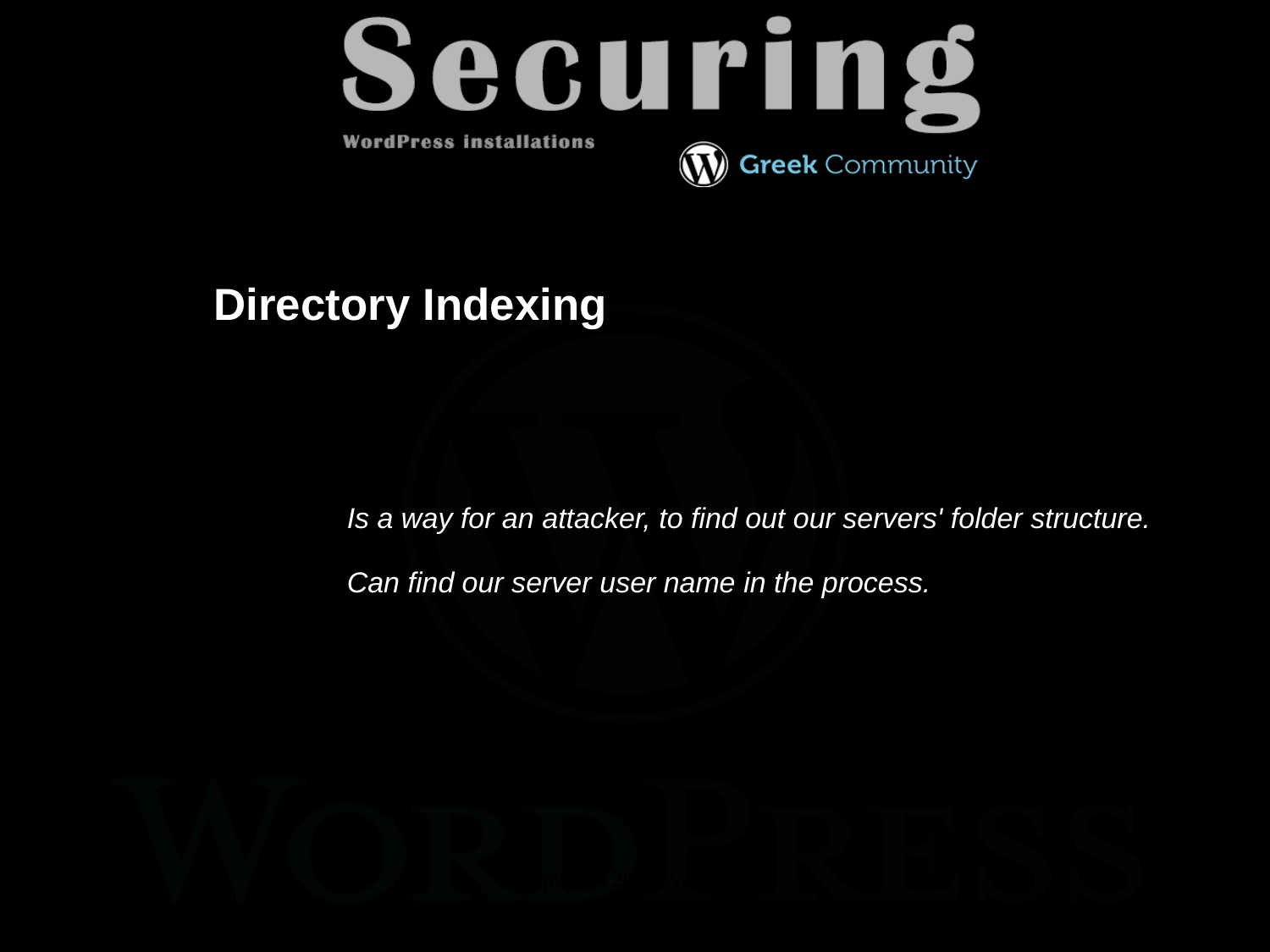

#### **Image HotLinking**

*The ability for another website to use our own bandwidth* 

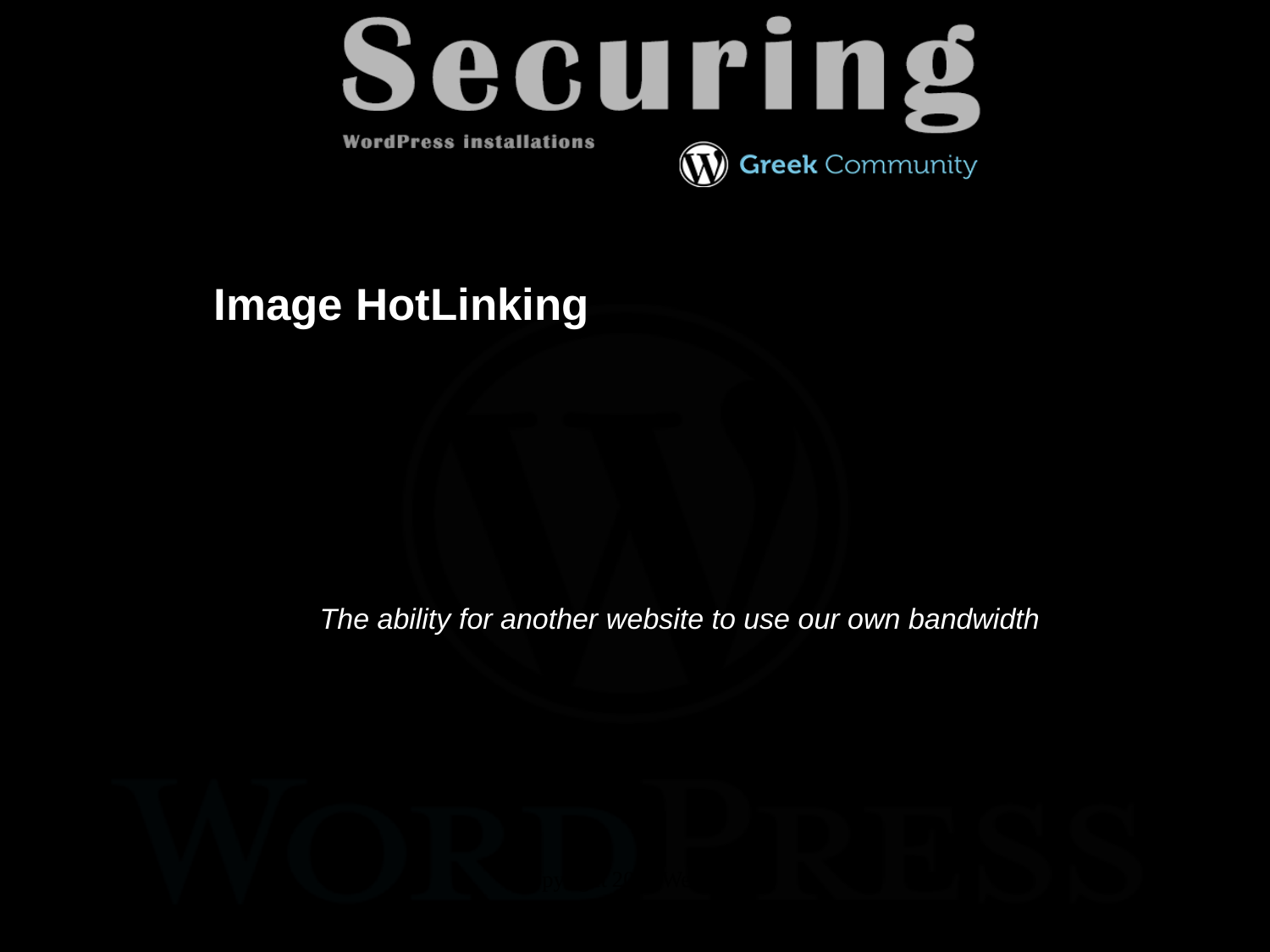

#### **DDoS**

A DDoS or a **Distributed Denial of Service** Attack is used to target a single (or multiple) Systems by sending a very large amount of traffic packets in to the system and finally overwhelming it and make it unavailable.

Distributed via botnets (infected systems)

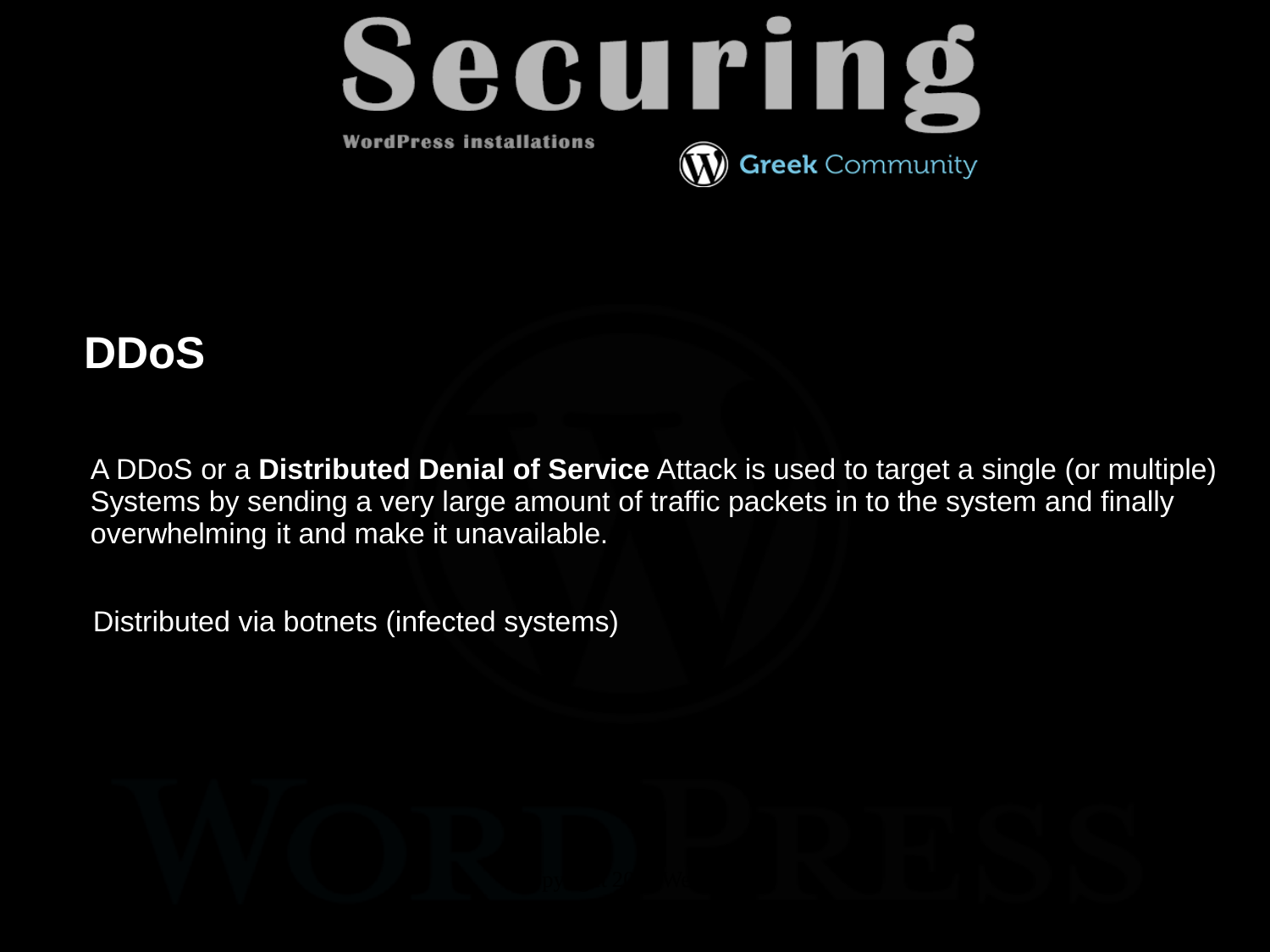

#### **Ways to Secure your Installation**

Copyright 2015 WebDevls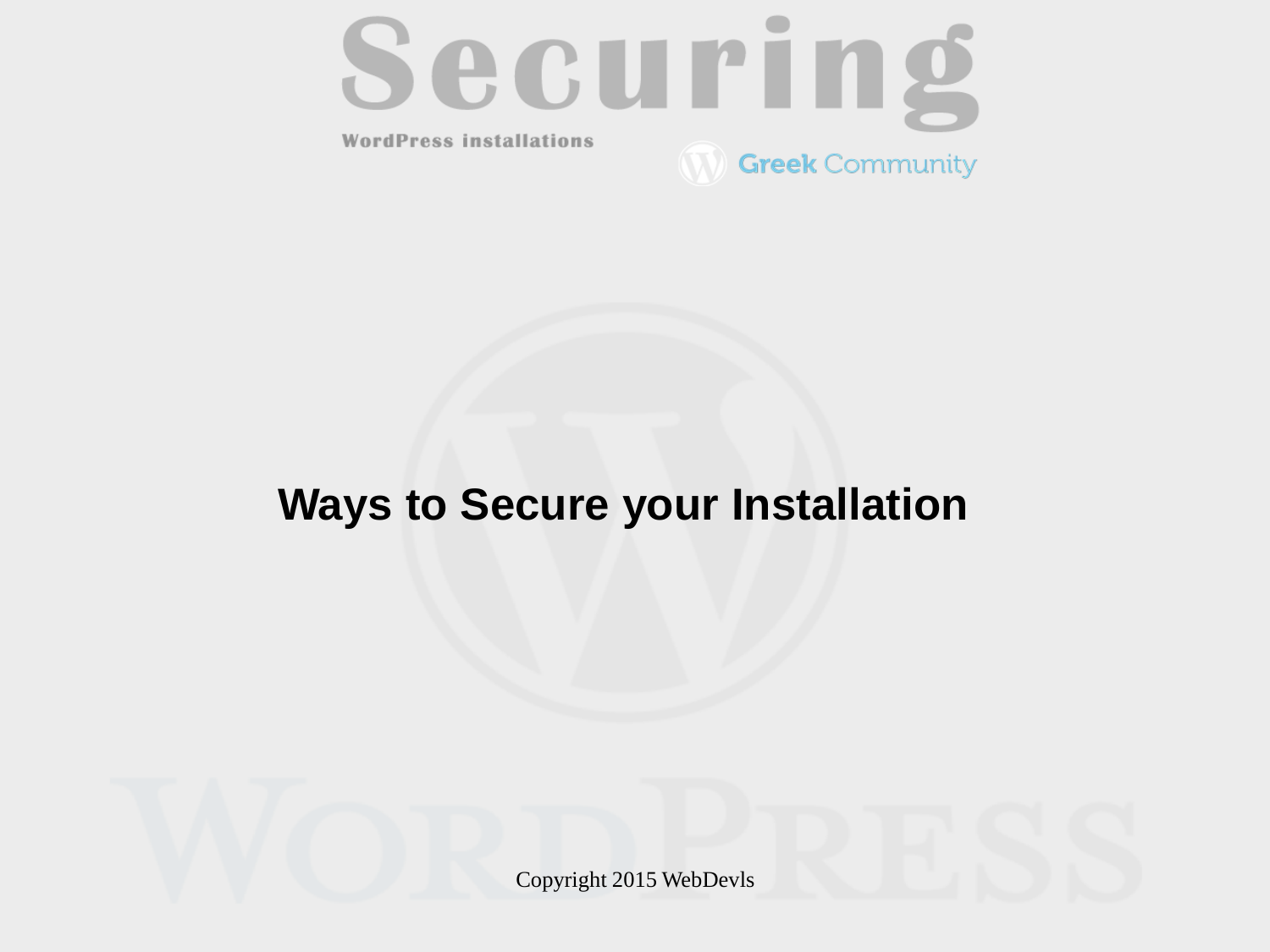

#### Brute Force Algorithm



The brute-force method is to simply generate all possible routes and compare the distances For a very small N, it works well, but it rapidly becomes absurdly inefficient when N increases.

Don't use the 'admin' username

Good Passwords

Security Plugins

/plugins/google-authenticator/ Two Step Verification

Security Plugins

Copyright 2015 WebDevls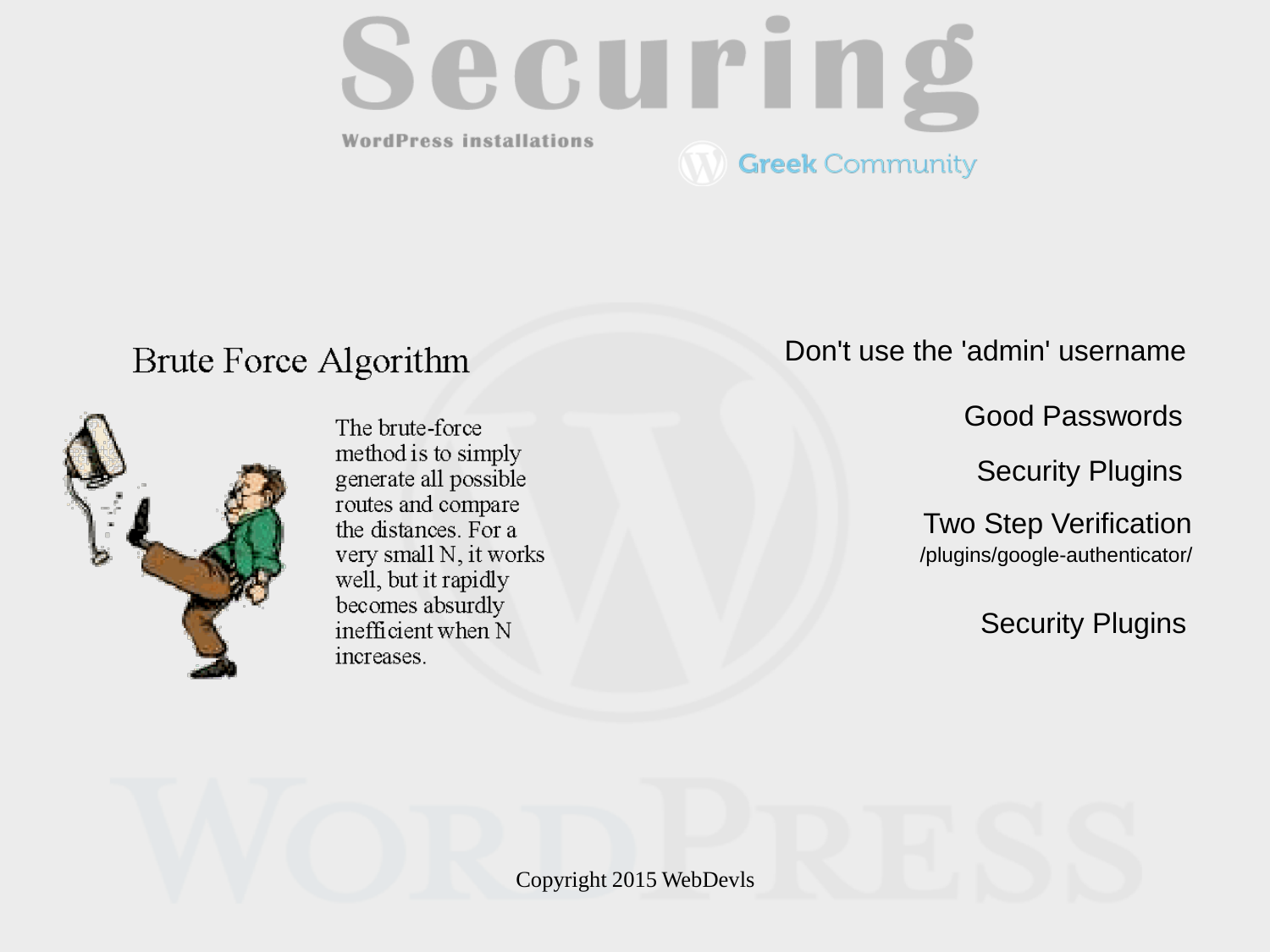

#### Brute Force Algorithm



The brute-force method is to simply generate all possible routes and compare the distances For a very small N, it works well, but it rapidly becomes absurdly inefficient when N increases.

Block access to wp-admin by IP.

Στο .htaccess file μας.

# Block access to wp-admin. order deny,allow allow from x.x.x.x deny from all

Copyright 2015 WebDevls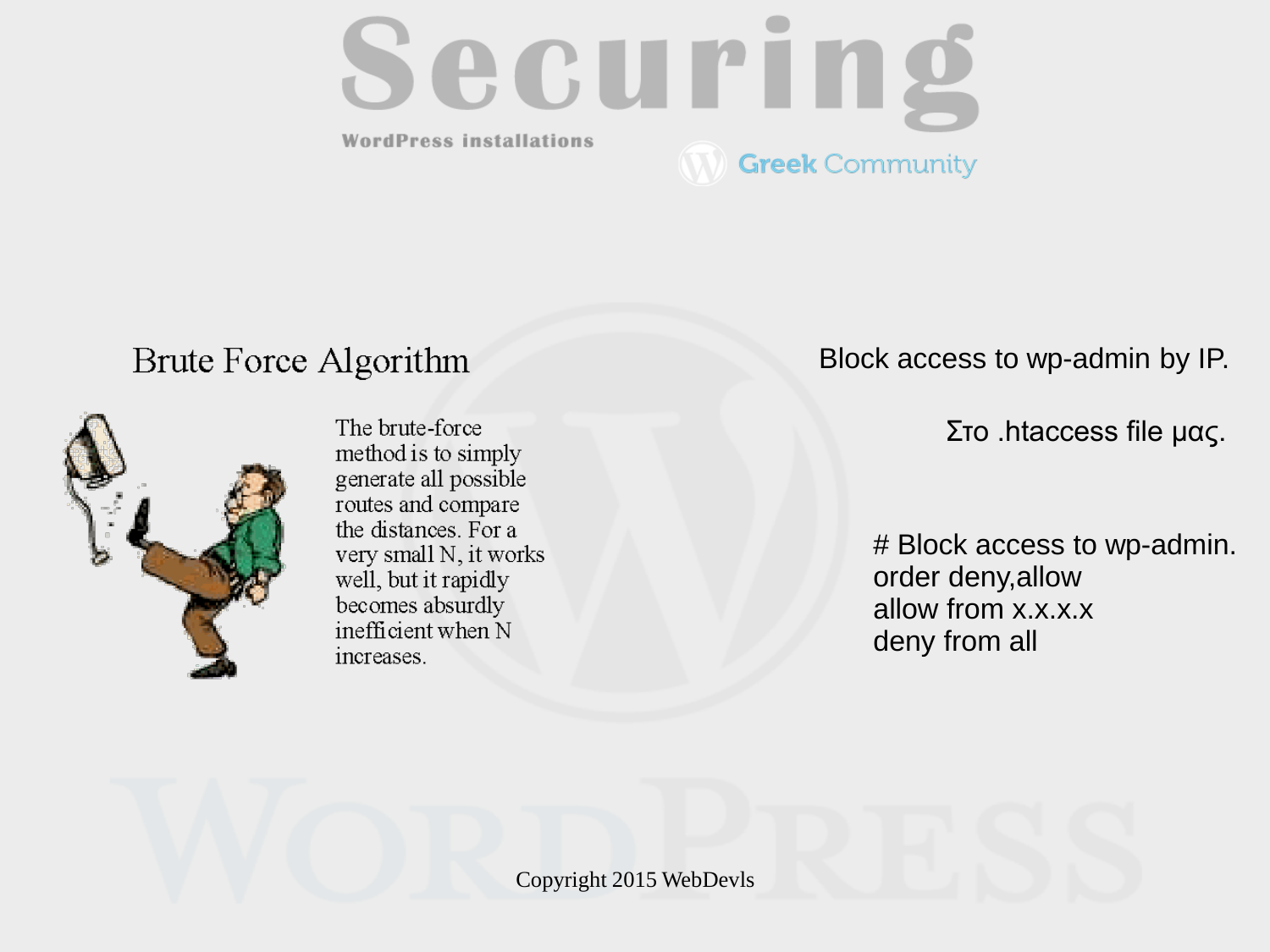



**Protect your WP Installation from XSS by:**

- 1. Keep your systems secured and updated.
- 2. Always download Themes and Plugins from trusted sources.
- 3. **Ninja Firewall** (WP Plugin)
- 4. **Bullet Proof Security** (WP Plugin)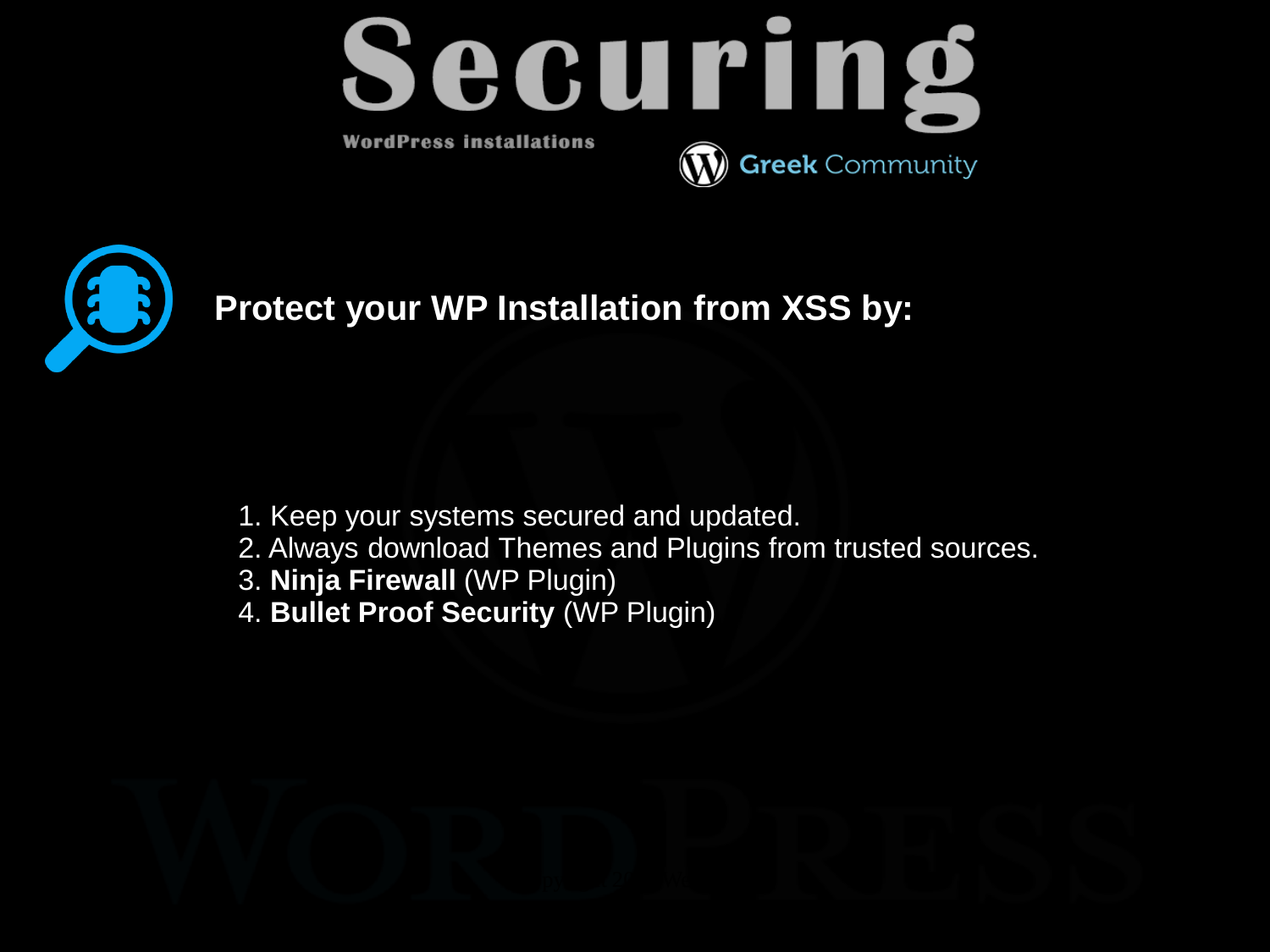



By Using Plugins.

By Using .htaccess \*

By Changing the Default Database Prefix.

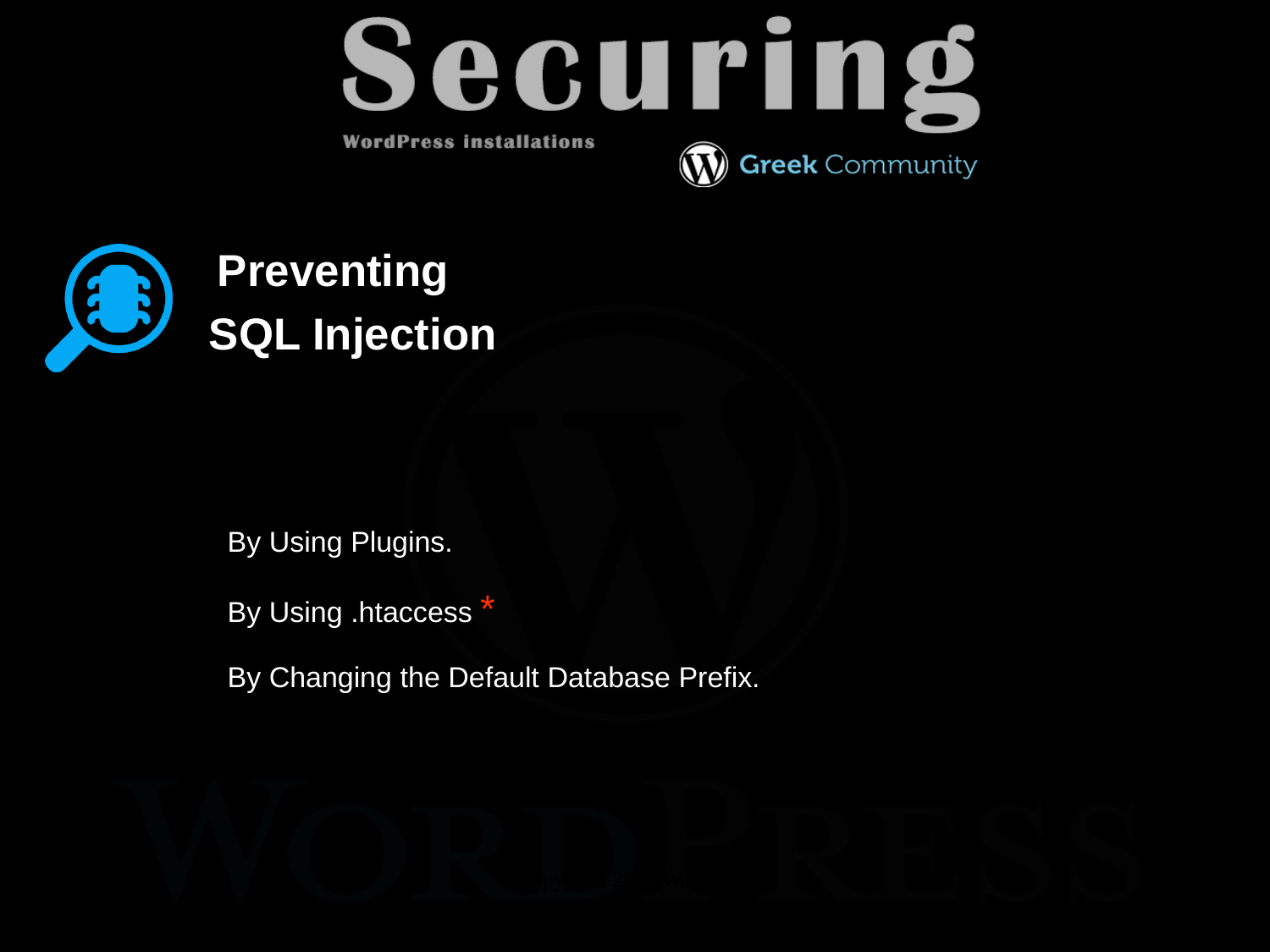

#### **Prevent Directory Indexing**

By configuring your .htaccess file Drop the code:

*Options -Indexes*

*By creating a blank index.php in all your subfolders:* 

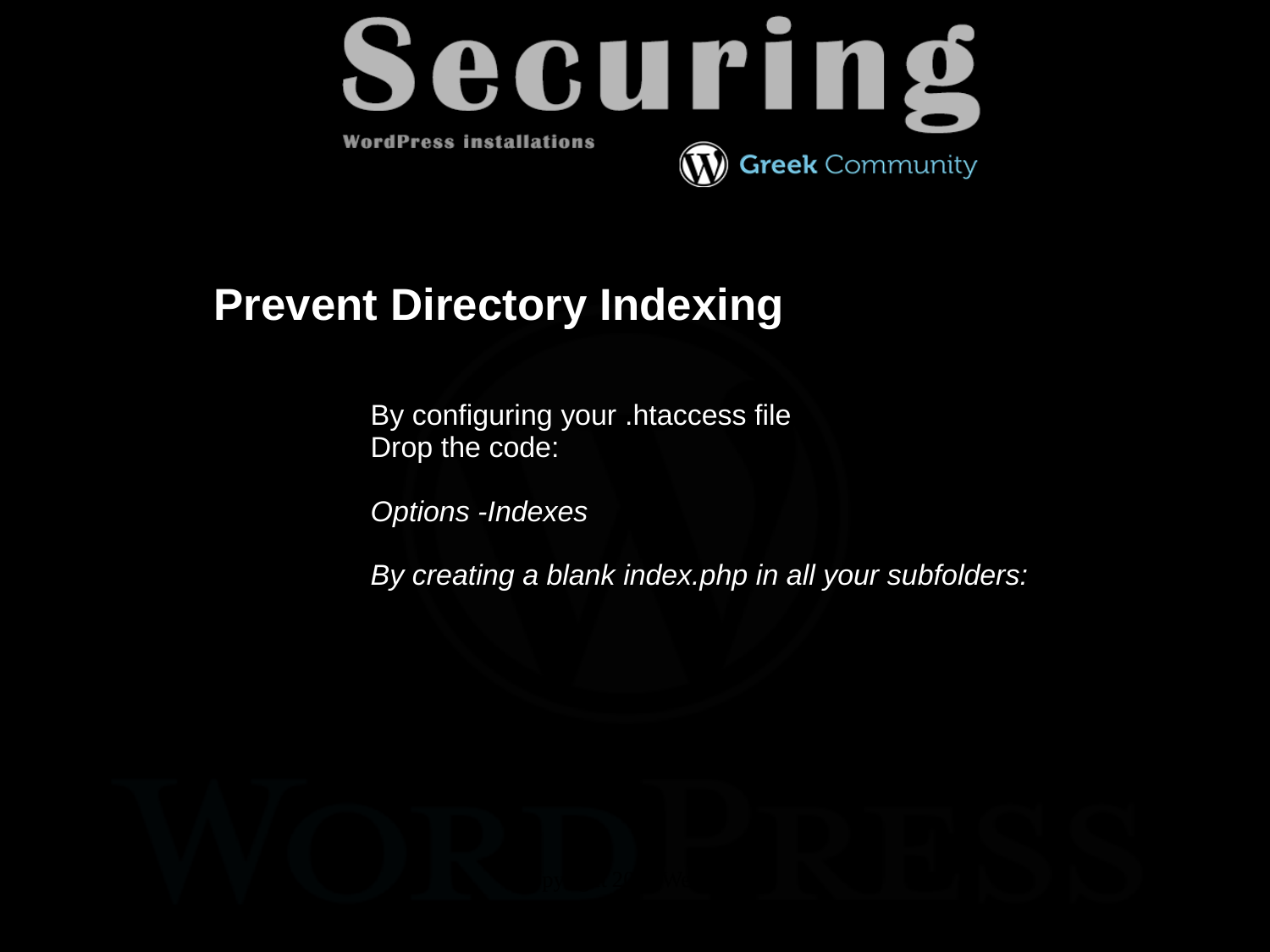

#### **Prevent Image HotLinking**

RewriteEngine on RewriteCond %{HTTP\_REFERER} !^\$ RewriteCond %{HTTP\_REFERER} !^http(s)?://(www\.)?your-site.com [NC] RewriteCond %{HTTP\_REFERER} !^http(s)?://(www\.)?your-other-domain.com [NC] RewriteRule \.(jpg|jpeg|png|gif)\$ "http://ieikonamou.png" [NC,R,L]

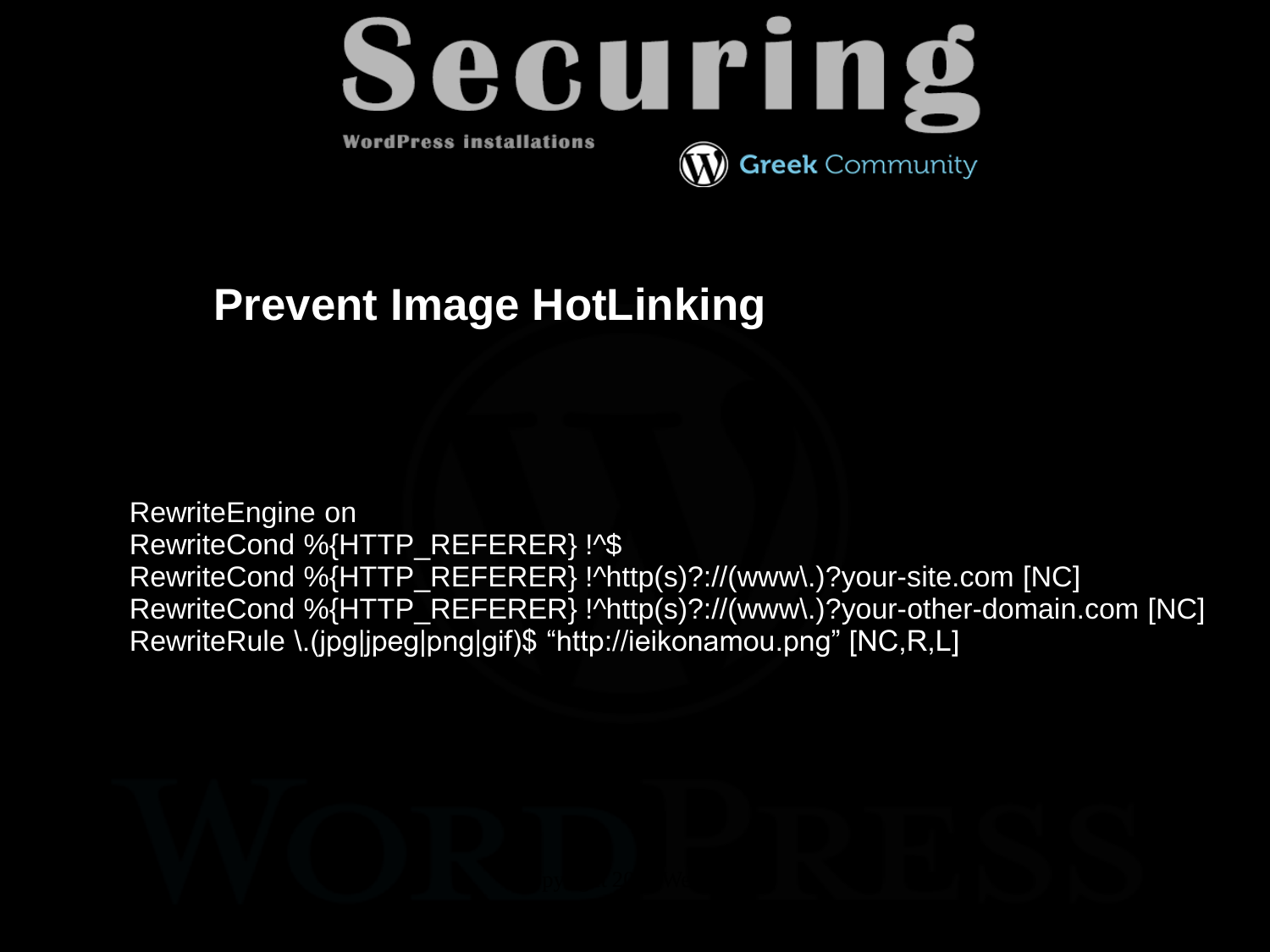

### **Appendix**

1.

RewriteCond %{HTTP\_COOKIE} !^.\*wordpress\_logged\_in\_.\*\$ <IfModule mod\_rewrite.c> RewriteEngine On RewriteBase / RewriteCond %{REQUEST\_METHOD} ^(HEAD|TRACE|DELETE|TRACK) [NC] RewriteRule ^(.\*)\$ - [F,L] RewriteCond %{QUERY\_STRING} \.\.\/ [NC,OR] RewriteCond %{QUERY\_STRING} boot\.ini [NC,OR] RewriteCond %{QUERY\_STRING} tag\= [NC,OR] RewriteCond %{QUERY\_STRING} ftp\: [NC,OR] RewriteCond %{QUERY\_STRING} http\: [NC,OR] RewriteCond %{QUERY\_STRING} https\: [NC,OR] RewriteCond %{QUERY\_STRING} (\<|%3C).\*script.\*(\>|%3E) [NC,OR] RewriteCond %{QUERY\_STRING} mosConfig\_[a-zA-Z\_]{1,21}(=|%3D) [NC,OR] RewriteCond %{QUERY\_STRING} base64\_encode.\*\(.\*\) [NC,OR] RewriteCond %{QUERY\_STRING} ^.\*(\[|\]|\(|\)|<|>|ê|"|;|\?|\\*|=\$).\* [NC,OR] RewriteCond %{QUERY\_STRING} ^.\*("|'|<|&#x3E;|&#x5C;|&#x7B;|&#x7C;).\* [NC,OR] RewriteCond %{QUERY\_STRING} ^.\*(%24&x).\* [NC,OR] RewriteCond %{QUERY\_STRING} ^.\*(%0|%A|%B|%C|%D|%E|%F|127\.0).\* [NC,OR] RewriteCond %{QUERY\_STRING} ^.\*(globals|encode|localhost|loopback).\* [NC,OR] RewriteCond %{QUERY\_STRING} ^.\*(request|select|insert|union|declare).\* [NC] RewriteRule ^(.\*)\$ - [F,L] </IfModule>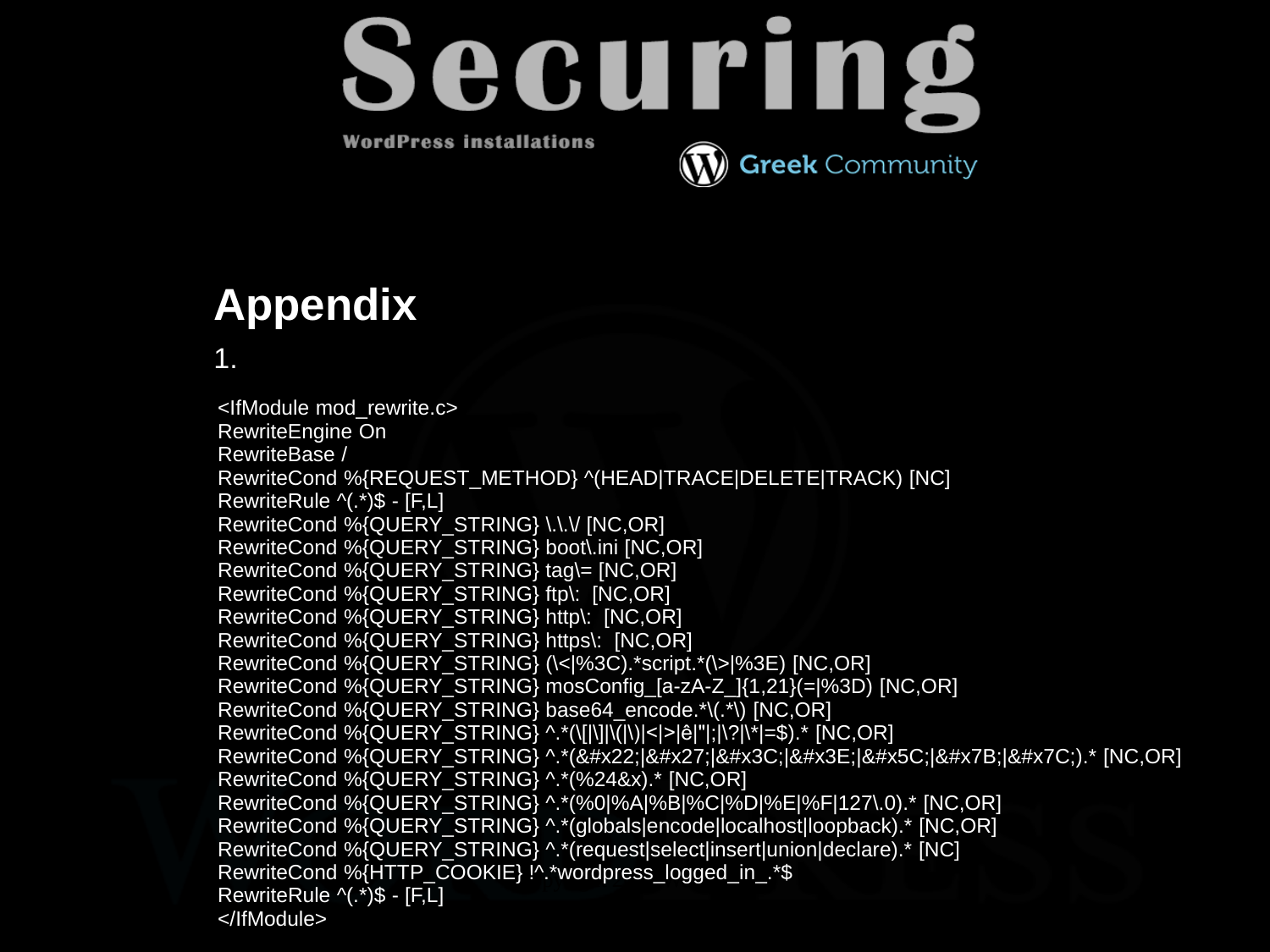

#### **Recommended WordPress Security Plugins**

1.Block Bad Queries (BBQ) 2. WordFence 3. WordPress Simple Firewall

1.Acunetix WP Security 2.Sucuri 3.Ithemes Sec Pro

-Brute Forcing (etc) **-IDS** -IDS - Firewall +Scanners

1.Sucuri 2.Ithemes Sec Pro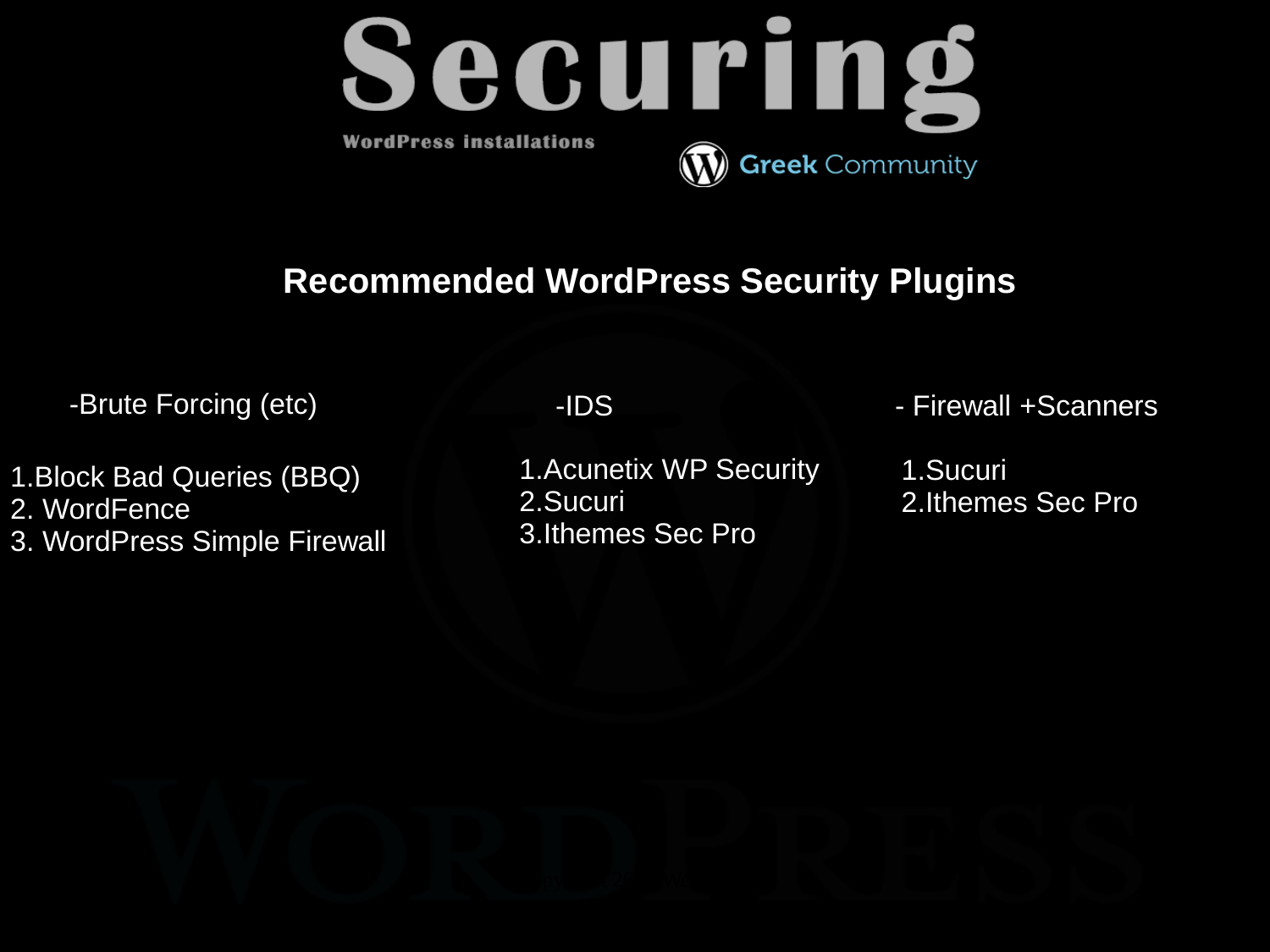

#### **General Guide Lines**

- 1. Maintain strong passwords.
- 2. Always Update Everything.
- 3. Protect your WordPress Admin.
- 4. Guard against brute Force Attacks.
- 5. Monitor for malware.
- 6. ...Then do something about malware.
- 7. Choose the right Web Host.
- 8. Always have your site cleaned.
- 9. Control sensitive information
- 10. Use any CDN Service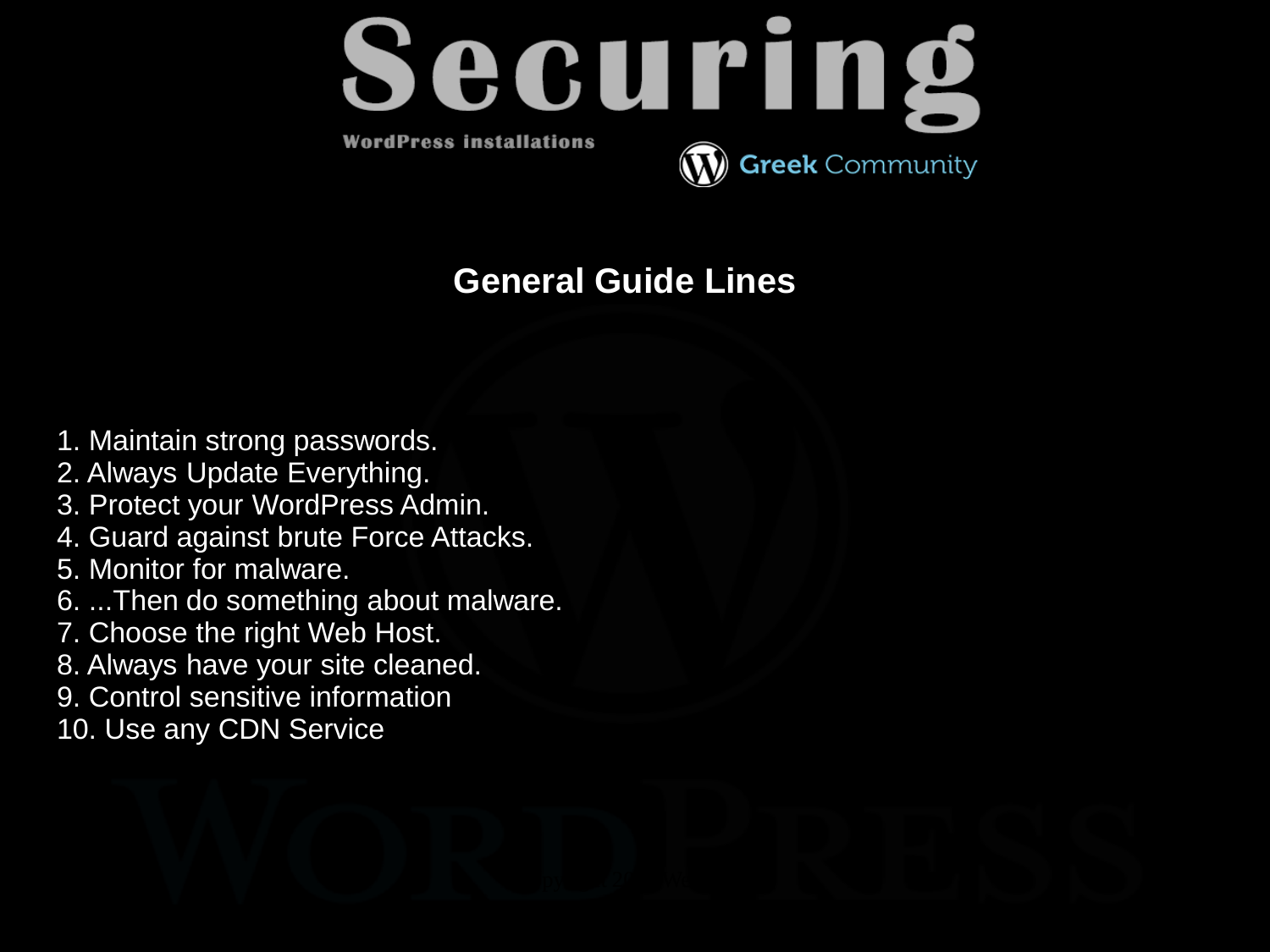

# 11. Stay Vigilant !!!